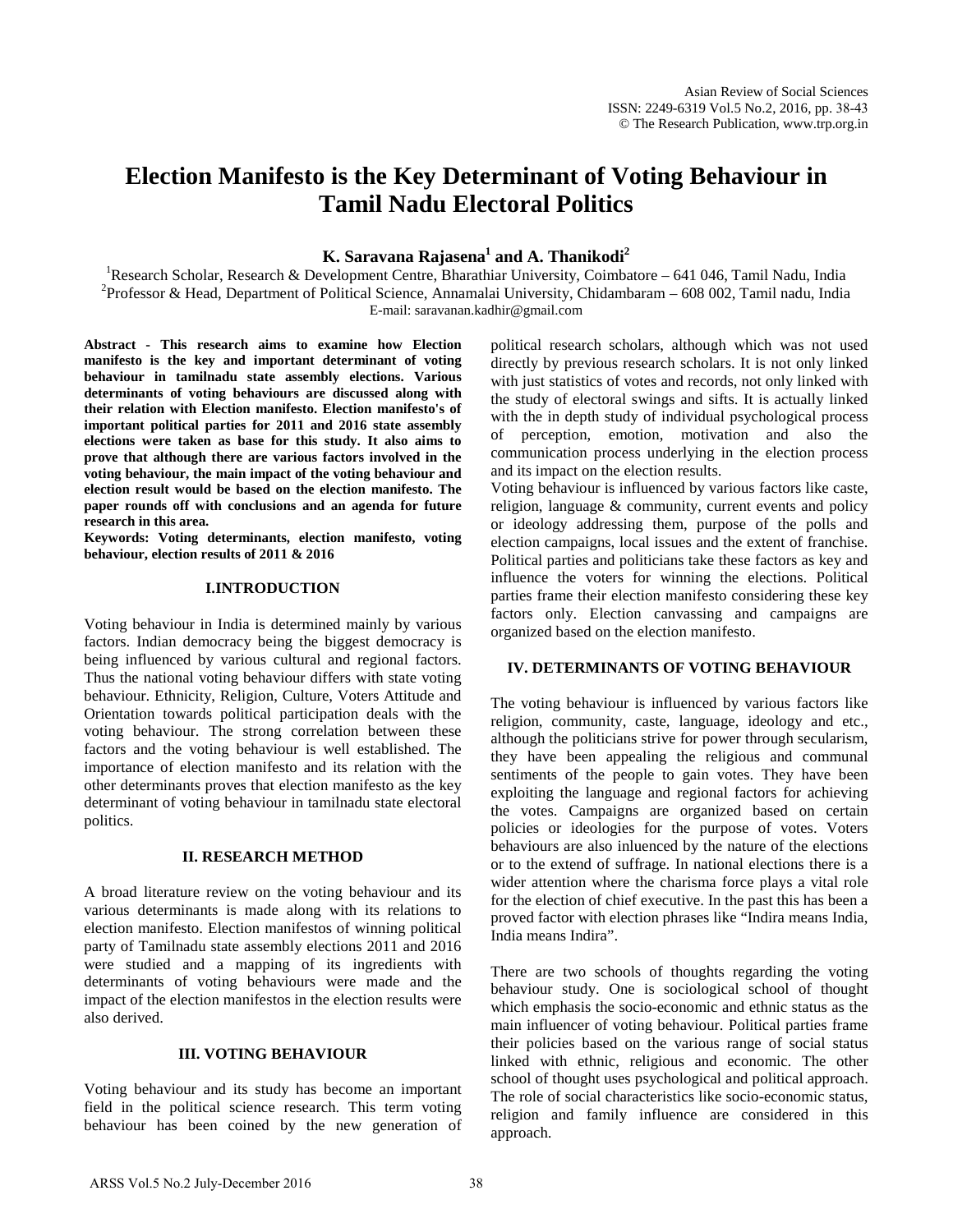The distribution of social characteristics varies from time to time in wide spread population, hence such factors cannot be taken as independent variables. Political parties and their candidates and other issues considered as intervening variables. They are the immediate determinants of voting behaviour. The psychological school has considered the three variables party identification, candidate orientation and issue orientation as significant factors. Party identification means voters psychological attachment to a political party. Candidate orientation means the voters are much concerned about the candidates personal qualities like performance capabilities, honesty, ethical values followed by him. Issue orientation means voters are more concerned about the issues. Voters are more concerned towards the general issues than the specific issues. The voting behaviour studies so far conducted in India have identifies the following main political and socio-economic factors which are the key determinants of voting behaviour in India.

#### *A.Caste*

In Tamilnadu the major determinant of voting behaviour is measured as caste factor. The society has deep roots of casteism spread out in its nook and corner. Irrespective of the social status the people opt to vote for their caste candidates only. In recent elections of Tamilnadu for state assembly in 2011 and 2016 the political parties were particular in selecting the candidates of majority caste people in the constituency, especially in south Tamilnadu districts of Sivaganga, Ramanathapuram, Tuticorin, Tirunelveli and Kannyakumari. Election manifestos were developed in such a manner that it offers with attractive beneficiary schemes to get caste votes. Special economic beneficiary schemes were developed for getting the votes of SC/ST people. Although major activities and actions are taken nationwide for eradication of casteism, voting behaviour is still influenced by the caste factor. Political parties in formulating the election manifesto take consideration of the caste density spread throughout the state and their important needs to be addressed in the policy formulation.

## *B.Religion*

Voting behaviour in particular is greatly influenced by this factor of religion also. Although India has been declared as a secular state by the constitutional articles, influence of various religious parties play a determinant role in electoral politics of India. Freedom religion was prescribed by the constitution, but its extension of establishing religion based political parties has grown its root in India. The existence of religious parties like Akali Dal, Muslim League, Shiv Sena are the major reasons for religion being the major determinant of voting behaviour. Some religion based political parties in Tamilnadu are Manithaneya Makkal Katchi, Christian Democratic Front. Especially in Tamilnadu the voting behaviour of minorities like Christians and Muslims play a major role in electoral politics. To gain the votes of minorities political parties

frame their welfare policies and schemes, which ultimately reflect in the election manifesto.

## *C.Language*

In national politics language plays as a major determinant of voting behaviour. India after independence for the sake of administrative conveniences was divided on the basis of language. This has contributed to the growth of language and regionalism as important factors of voting behaviour. This has paved the way for the growth of regional parties like Telugu desam party in andhra, DMK and ADMK in Tamilnadu. Although Hindi is our national language, there are 18 official languages accepted by central government for the facility of administration. In every state there has been a problem to declare the regional language either as official language or language of medium of instruction for educational institutions. This problem is pertaining as people have emotional attachments towards their language and its development and conservation. All these issues have always fuelled the voting behaviour in national politics. Regional political parties always try to address such issues through the special policy on the language, in election manifesto and try to gain their votes. Figure Manifesto is the Key Determune of Voting Rehaviour in Tamil Nadu Theston Marius of states (interminant of the Manimed Determinant of the Manimed Determinant of the Continent politics and schemes. Which this contine

## *D.Current Events*

Voters are always influenced by the present problems than the benefits they have received so far. They might have received enormous benefits for last 2 years but if they had burning problems unaddressed at present, then they are tend to vote against the ruling party. The day to day problems faced by the common people act as the major determinant of voting behaviour. Opposition parties makes uses of such difficult situations faced by common man and new political developments and events takes place which contribute to the voting behaviour in a major way. Such problematic scenarios may be due to rise in price or shortage of important commodities which give rise to economic hardships. These things directly affect the popularity of the ruling party. Opposition parties makes use of such situations by deriving better economic reforms policy or other policies addressing the problems of the voters in their election manifesto. Ruling parties might give explanation for the causes of such problems and might provide alternative solutions for the same in the election manifesto.

## *E.Local Issues*

In national politics local issues always have an upper hand. This is mainly due to the regionalism factor. Last 2014 Lok Shabha elections proved this, in Tamilnadu regional party AIADMK won 37 seats out of 39. This is because, regional parties gives more importance to local issues than the national parties. The success of TDP - Telugu Desam Party in 1999 Lok Shabha elections is also an good example to emphasizes this factor of local issues as major determinant of voting behaviour. How does regional parties influence the voters in local issues, it is only through the election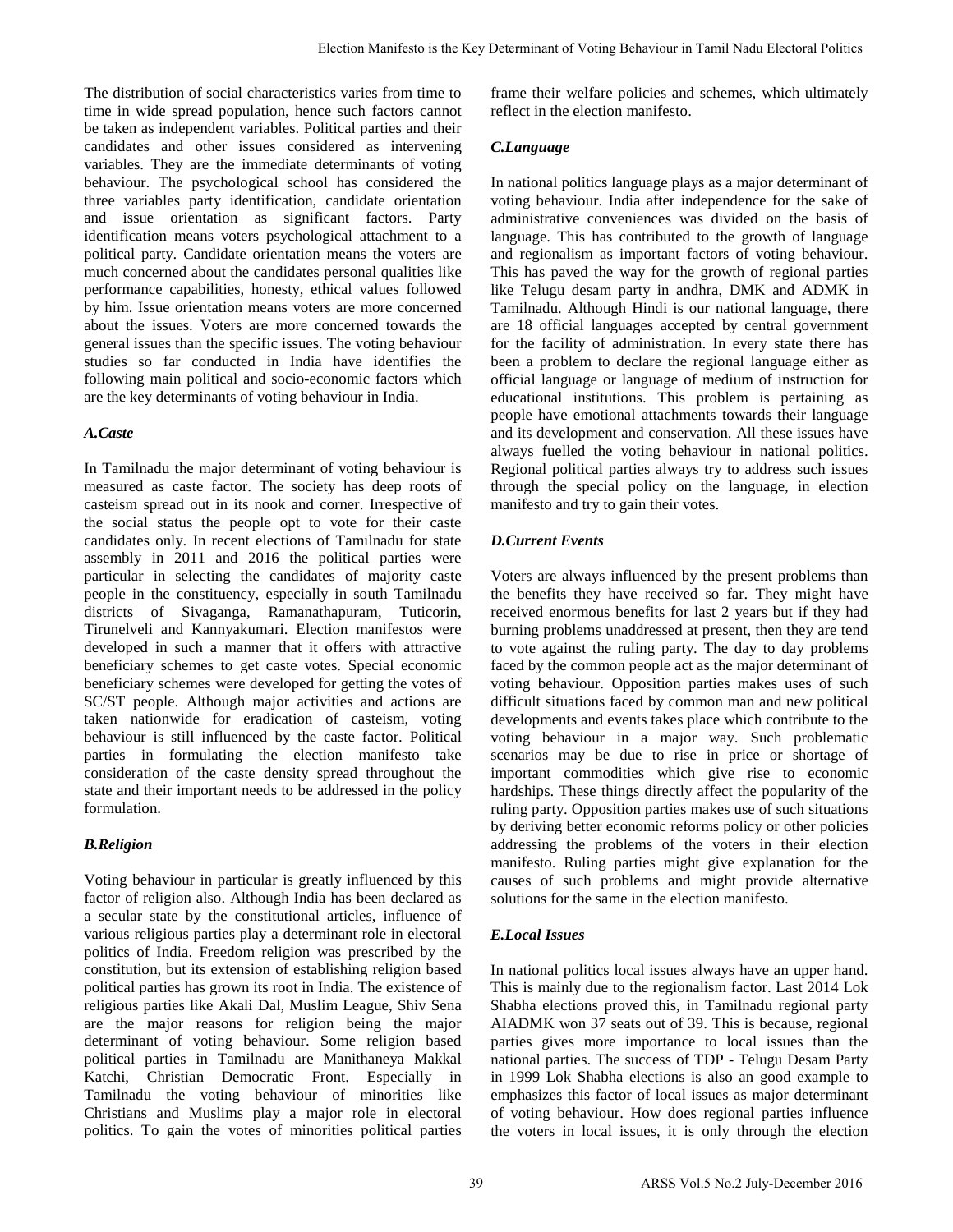manifesto. All the promises are made in the election manifesto in form of schemes and policies to be implemented after winning the elections.

#### *F.Election Campaigns*

Political parties work vigorously in campaigning as this is their base for influencing the voters. All political parties thrive hard to gain the votes and win maximum seats for forming the government. They organize all sorts of meetings - either addressing a very big mass or going to street by street. Hand bills distribution and processions also takes place simultaneously. They also try to gain the support of film actors to give a speech in their favour and to influence the actor's fans to vote them. Bigger parties also give advertisements in TV/Radio/Newspaper for propaganda. Election manifesto plays an important role in election campaigning. Election manifestos bear the information which tries to influence the voters that this political party and the candidate are the right solution for the citizens and nations development. K. Saravana Rajasena and A. Thankodi<br>
Miche promises are made in the election<br>
manifesto. All the promises are made policies to be<br>
manifesto. All the promises are made policies to be<br> *S. Reteima Campagnus*<br> *C. Reteima* 

#### *G.Election Manifesto*

Election manifesto is actually the verbal declaration of the political party promoting the new policies, beneficiary schemes and other welfare programs with the intention to bring remarkable changes in the current situations and development of the nation with citizen's altogether.

Election manifestos are usually prepared by the political parties keeping an eye on the forth coming elections. Political parties are well versed with the electoral politics and the determinants of voting behaviour. Hence, they frame all the policies, beneficiary schemes, welfare programs in such a way they address the people's burning issues and long term desirables. The major voting determinants like caste, religion, language, current events, and local issues determine the way of election campaigning, in which all revolves around the election manifesto.

Election manifesto contains the ideology, policies and programs of the political party for the welfare of the people. Election manifesto acts as the reference document for the election campaigning. It reaches the voters by means of various election campaigning processes. At the time of election voters compares the election manifesto of all the contesting political parties in the forth coming elections and they choose their choice by voting.

#### **V. OVERVIEW OF AIADMK 2011 ELECTION MANIFESTO**

Election manifesto released by AIADMK promises the voters to take the state as a whole in the path of development and to safeguard the Tamil language and Tamil culture. It promises the youths about the self employment opportunities and economic development. It gave immense importance to Education, Health,

Agriculture, Industrialization and self sustained electricity. It also promised to double the per capita income of Tamil people. It mainly promised to uplift the poverty stricken people by offering them basic amenities required in a normal home like Mixer Grinder, Wet Grinder and Table Fan. It also promised to support the poor students with free books and bag, cycle for commuting to school, free laptop for senior grade students to develop their IT skills. It also promised to levy the farmer loans with interests to provide them an upliftment as it considered agriculture as the backbone of the economy. It also promised to provide free cattle for domestic usage to support the petty cash issues prevailing in the poverty circle. It also promised the people to get their lands back which were forcefully taken by the previous DMK party men. It also promised to provide 4 grams of gold for the poor brides along with monetary aid of Rs. 25,000. It also promised to stop the monopoly of cable TV service previously developed by DMK party close associates. It also included enormous welfare programs for the SC/ST, Fishermen, and Handloom Weavers. Apart from that it included special pilgrimage aid for Muslims and Christians. A special scheme of green house program for poor people in villages is also part of this election manifesto.

In this election manifesto we can map the current issues directly with the clearly addressed the present problems of Tamilnadu. Especially the burning issue at that time of election was the deficiency of electricity for the needs of domestic and industrial consumption. ADMK promised for a self sustained electricity generation and distribution. This is an example of current events in elections manifesto. Local issues can be mapped with announcements for upliftment of poverty stricken people which was addressed by many welfare schemes and programs by providing free house hold items, free cattles, and free aid for poor brides, free books, cycles and laptops. Religion can be mapped with announcements like pilgrimage aid for Muslims for Hajj Yatara and for Christians to visit Bethlehem were present in the ADMK 2011 election manifesto. Caste and community can be mapped with special empowerment programs for SC/ST, Fishermen community and Handloom weavers. Thus the election manifesto of AIADMK in the 2011 elections have ingredients of all the determinants of voting behaviour which resulted in the enormous victory of that party with 150 seats with its alliance parties winning another 53 seats.

#### **VI. OVERVIEW OF AIADMK 2016 ELECTION MANIFESTO**

Election manifesto released by AIADMK for the 2016 election promises the voters to continue with the development path already taken along with the continuance of welfare programs. It provided a fully fledged development program for the field of agriculture and its dependent industries. It formulated special programs for food parks, ban on genetically modified food corps, and free electricity for farmers, and cancellation of permission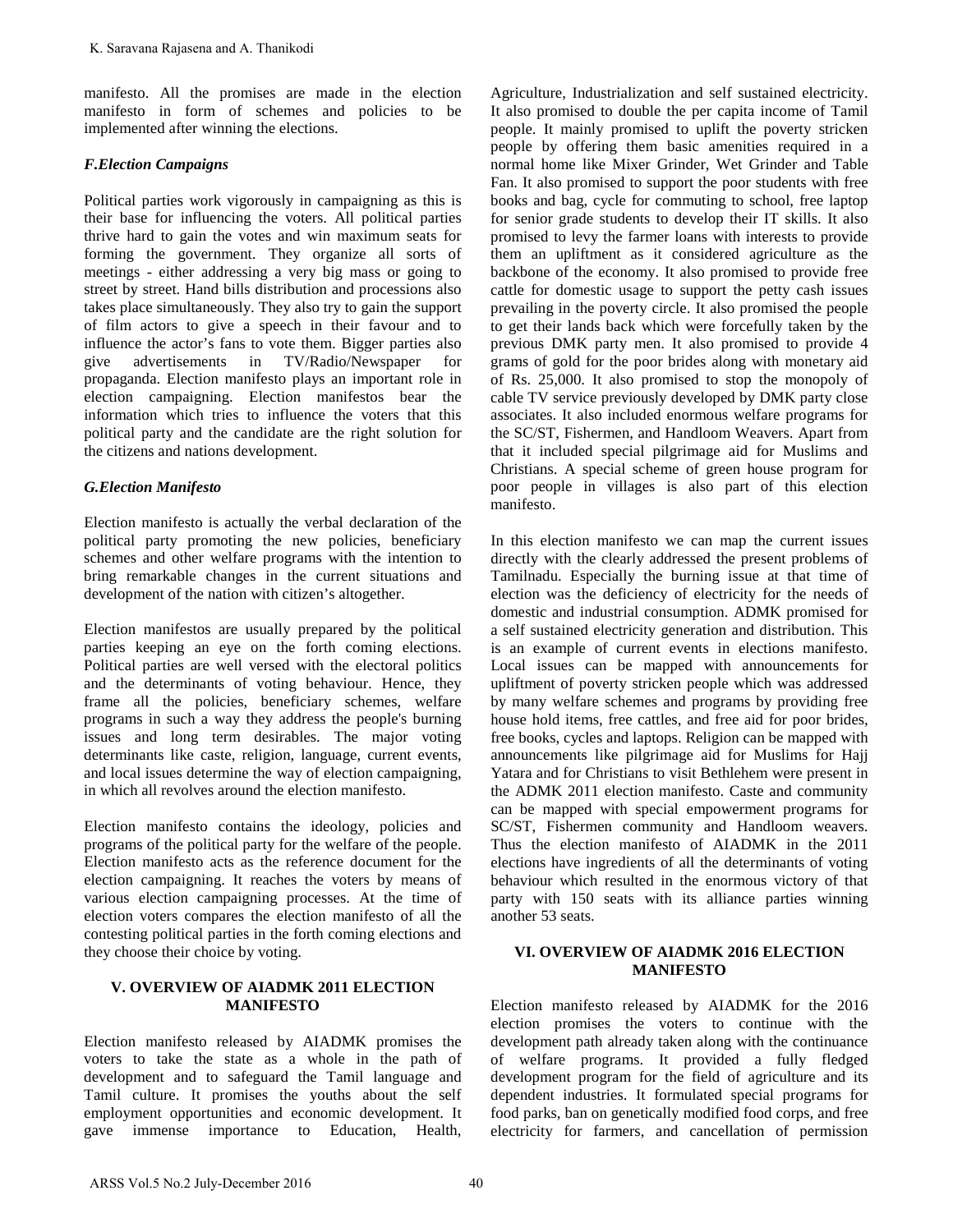granted by previous DMK government for methane gas program in tanjore belt. It also provided a detailed scheme for getting water resources from kerela and karanataka to safeguard the agriculture. It also provided special schemes for the development of fisheries and cattle rearing.

It also gave promises to continue the help of providing quality medicines at low cost through AMMA Medicals, to continue the provision of quality food at low cost through AMMA unavagam, to continue the provision of quality packaged drinking water through AMMA mineral water plants, to continue the provision of quality vegetables through AMMA Green Farm Consumer Markets, to continue the provision of quality groceries through AMMA Amudham Supermarkets. Free laptops, cycles, books and bags schemes were to be continued according to the election manifesto. The financial assistance provided for poor brides is to be continued with increased benefits is also mentioned in the election manifesto.

It also included special maternity package for the new born baby and its mother. It promised to improve the electricity generation and distribution, so that this division can sell the excess current to other states and make more profits. As usual it included special schemes and programs for SC/ST. In addition it concentrated much on the education and self employment of SC/ST. It had special schemes for the minorities to address their issues in terms of financial aid for church repairs, rising of quota for Muslim SC/ST reservations, pilgrimage aid for going to Mecca for Muslims and Bethlehem for Christians.

It also had programs for promoting handloom, pottery, handicrafts, salt industry workers, and differently abled people. Special schemes were designed for the development of sports, temples and tourism. It also has special programs for the development of micro, small and medium enterprises. Establishing non-alcoholic state in a step by step manner. New policies were formulated for handling the natural mineral resources in the state. Other special consideration for laborers, advocates, uniformed employees were given in this election manifesto. Above all as a continuance of upliftment of poverty stricken people free cell phones for eligible families, AMMA Banking card to get financial assistance directly from the government.

In this election manifesto we can map the voting behaviour determinant caste to special empowerment programs for SC/ST, Fishermen, Handloom Weavers and Pottery makers. The other determinant religion can be mapped to special programs designed in the election manifesto for the benefit of minorities. Local issues of poverty stricken people can be mapped to the special empowerment programs addressed in the election manifesto. Current issues of requirement of fully fledged development of industries and alcohol Free State has been well addressed in this election manifesto. Thus, the election manifesto 2016 of ADMK has got all the determinants of voting behaviour properly addressed which resulted in the victory of the party with 134 seats.

#### **VII. CONCLUSIONS**

Voting behaviour is determined by various factors like caste, religion, language, current events, local issues and election campaigning process. There is a direct relationship between various determinants of voting behaviour and election manifesto. This can be explained by the fact that ADMK election manifestos of 2011 and 2016 had all the ingredients of various determinants of voting behaviour, which resulted in the victory of that party to come into power. Thus it is proved that although there are various factors involved in the voting behaviour, the main impact of the voting behaviour and election result would be based on the election manifesto formulated in such a way that all the determinants of voting behaviour are used to address the issues of the people and the nation. Figure Manifesto is the Key Determinant of Voting Helacom's Furnit Bach Politics (and Laterative proposed can be more to mellomer approximately the more of the Helacom of the Manifesto is the Manifesto is the Manifesto in

#### **ACKNOWLEDGEMENTS**

Author is grateful to research superviser Dr. A. Thanikodi and Bharathiar University for providing an opportunity to present this article as supportive work towards the Ph.D degree. Further, this research work was done without any financial assistance.

#### **REFERENCES**

- [1] O.P.Goyal, " Indian Political System", Macmillan Publishers, India, 1985.
- [2] B.B.Jena, J.K.Baral, "Election Politics and Voting Behaviour in India", Discovery Publishing House, New Delhi, 1989.
- [3] Hari Hara Das, " Indian Government And Politics", Himalaya Publishing House., Mumbai, 2001.
- [4] M.P.Singh, Rekha Saxena, " India at the Polls", Orient Longman., Hyderabad, 2003.
- [5] Pardeep Sachdeva, " Local Government in India", Pearson., New Delhi, . 2011.
- [6] AIADMK, " Election Manifesto for Tamilnadu State Assembly Elections 2011", ADMK HQ, Chennai, 2011.
- [7] Sanjay Kumar, Praveen Rai, " Measuring Voting Behaviour In India", SAGE Publications India Pvt Ltd., New Delhi, 2013.
- [8] Sanjay Kumar, " Indian Youth and Electoral Politics", SAGE Publications India Pvt Ltd., New Delhi, 2014.
- [9] AIADMK, " Election Manifesto for Tamilnadu State Assembly Elections 2016", ADMK HQ, Chennai, 2016.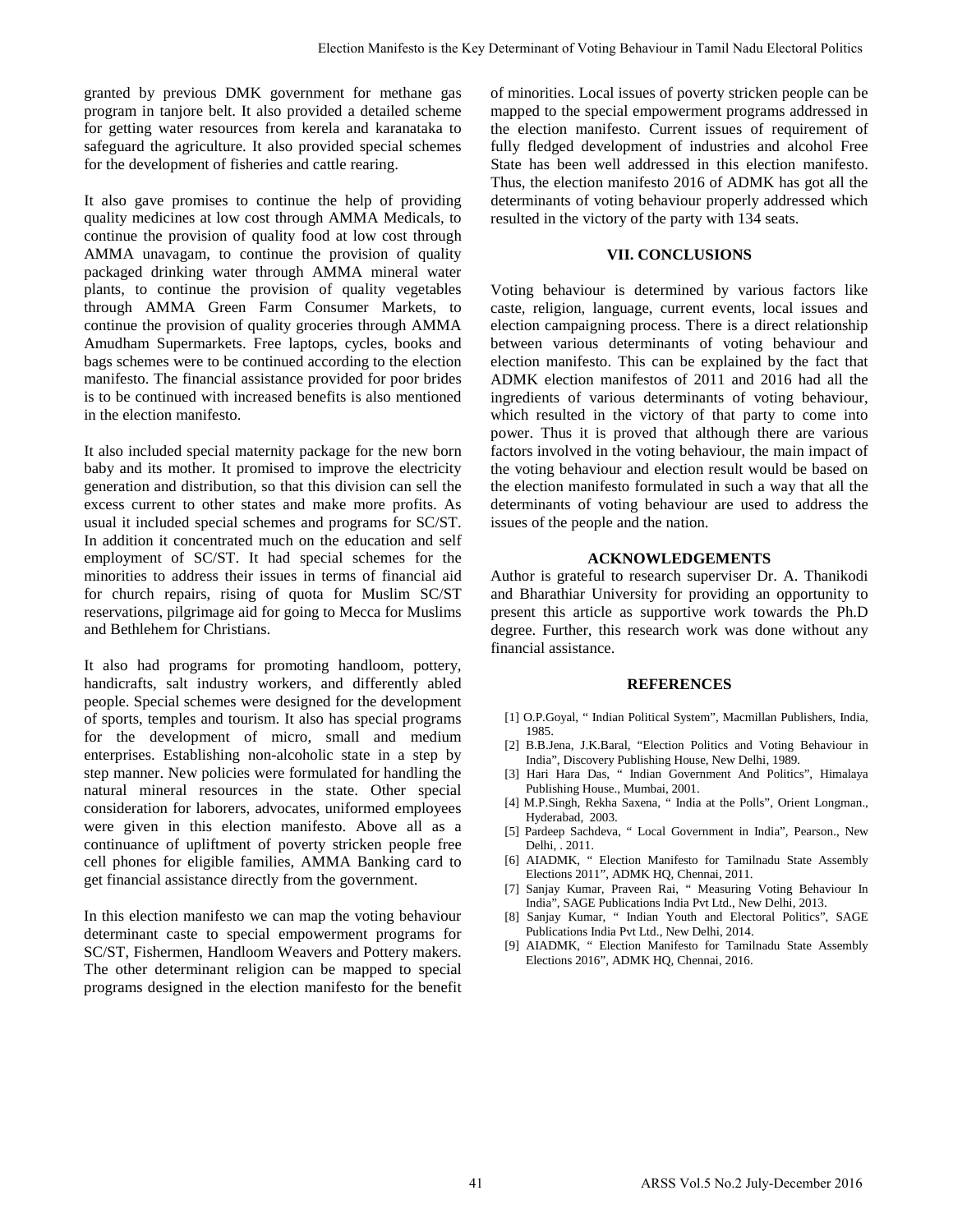|                     | <b>2011 Tamilnadu Election Results</b> |                |
|---------------------|----------------------------------------|----------------|
| <b>Leader</b>       | J. Jayalalithaa                        | M. Karunanidhi |
| Party               | <b>AIADMK</b>                          | <b>DMK</b>     |
| <b>Alliance</b>     | <b>ADMK Alliance</b>                   | <b>DPA</b>     |
| <b>Leader since</b> | Feb-89                                 | <b>Feb-69</b>  |
| Leader's seat       | Srirangam                              | Thiruvarur     |
| Last election       | 69 seats                               | 163 seats      |
| Seats before        | 73                                     | 157            |
| Seats won           | 203                                    | 31             |
| <b>Seat change</b>  | 130                                    | 126            |
| <b>Popular vote</b> | 1,90,85,762                            | 1,45,30,215    |
| Percentage          | 51.93%                                 | 39.53%         |
| Swing               | 12.02%                                 | 5.22%          |

## **APPENDIX - 1.1**

|                                |                      |              | <b>APPENDIX - 1.1</b>                                 |                          |                     |                      |
|--------------------------------|----------------------|--------------|-------------------------------------------------------|--------------------------|---------------------|----------------------|
|                                |                      |              | <b>2011 Tamilnadu Election Results</b>                |                          |                     |                      |
|                                | <b>Leader</b>        |              | J. Jayalalithaa                                       |                          | M. Karunanidhi      |                      |
|                                | Party                |              | <b>AIADMK</b>                                         |                          | <b>DMK</b>          |                      |
|                                | <b>Alliance</b>      |              | <b>ADMK Alliance</b>                                  |                          | <b>DPA</b>          |                      |
|                                | <b>Leader since</b>  |              | <b>Feb-89</b>                                         |                          | Feb-69              |                      |
|                                | <b>Leader's seat</b> |              | Srirangam                                             |                          | Thiruvarur          |                      |
|                                | <b>Last election</b> |              | 69 seats                                              |                          | 163 seats           |                      |
|                                | <b>Seats before</b>  |              | 73                                                    |                          | 157                 |                      |
|                                | <b>Seats won</b>     |              | 203                                                   |                          | 31                  |                      |
|                                | <b>Seat change</b>   |              | Ο,<br>130                                             | V                        | 126                 |                      |
|                                | Popular vote         |              | 1,90,85,762                                           |                          | 1,45,30,215         |                      |
|                                | Percentage           |              | 51.93%                                                |                          | 39.53%              |                      |
|                                | <b>Swing</b>         |              | Ω,<br>12.02%                                          |                          | 5.22%               |                      |
| <b>Alliance/Party</b>          |                      | <b>Seats</b> | <b>Summary of Tamilnadu 2011 Elections</b>            |                          |                     |                      |
|                                |                      | won          | <b>Change</b>                                         |                          | Popular vote Vote % | Adj. $\%^{\ddagger}$ |
| alliance                       | AIADMK+              | 203          | 130                                                   | 1,90,85,762              | 51.90%              |                      |
| <b>AIADMK</b>                  |                      |              |                                                       |                          |                     |                      |
|                                |                      |              | 93                                                    |                          |                     |                      |
|                                |                      | 150<br>29    | 28                                                    | 1,41,50,289              | 38.40%              | 53.90%               |
| <b>DMDK</b>                    |                      |              | 1                                                     | 29,03,828                | 7.90%               | 44.80%               |
| CPI(M)                         |                      | 10           | 9<br>3                                                | 8,88,364                 | 2.40%               | 50.30%               |
| <b>CPI</b>                     |                      |              |                                                       | 7,27,394                 | 2.00%               | 48.60%               |
| <b>MNMK</b>                    |                      |              | $\overline{c}$<br>$\overline{c}$                      | 1,81,180                 | 0.50%<br>0.40%      | 42.40%               |
| PT                             |                      |              | $\overline{c}$<br>$\overline{c}$<br>$\mathbf{1}$<br>1 | 1,46,454                 |                     | 54.30%<br>51.20%     |
| <b>AIFB</b><br>$DMK+$ alliance |                      | 31           | $-126$                                                | 88,253                   | 0.20%<br>39.50%     |                      |
| <b>DMK</b>                     |                      | 23           | $-77$                                                 | 1,45,30,215<br>82,49,991 | 22.40%              | 42.10%               |
| <b>INC</b>                     |                      |              | 5<br>$-32$                                            | 34,26,432                | 9.30%               | 35.60%               |
| <b>PMK</b>                     |                      |              | $\mathfrak{Z}$<br>$-15$                               | 19,27,783                | 5.20%               | 39.60%               |
| <b>VCK</b>                     |                      |              | $\boldsymbol{0}$<br>$-2$                              | 5,55,965                 | 1.50%               | 34.00%               |
| <b>KMK</b>                     |                      |              | $\boldsymbol{0}$                                      | 3,70,044                 | 1.00%               | 32.50%               |
| <b>Others</b>                  |                      |              | $\bf{0}$<br>$-4$                                      | 31, 37, 137              | 8.50%               |                      |
| BJP                            |                      |              | $\boldsymbol{0}$                                      | 8,19,577                 | 2.20%               | 2.60%                |
| MDMK <sup>+</sup>              |                      |              | $-3$                                                  |                          |                     |                      |
| IND and others                 |                      |              | $\boldsymbol{0}$<br>$-1$                              | 21,20,476                | 5.80% N/A           |                      |